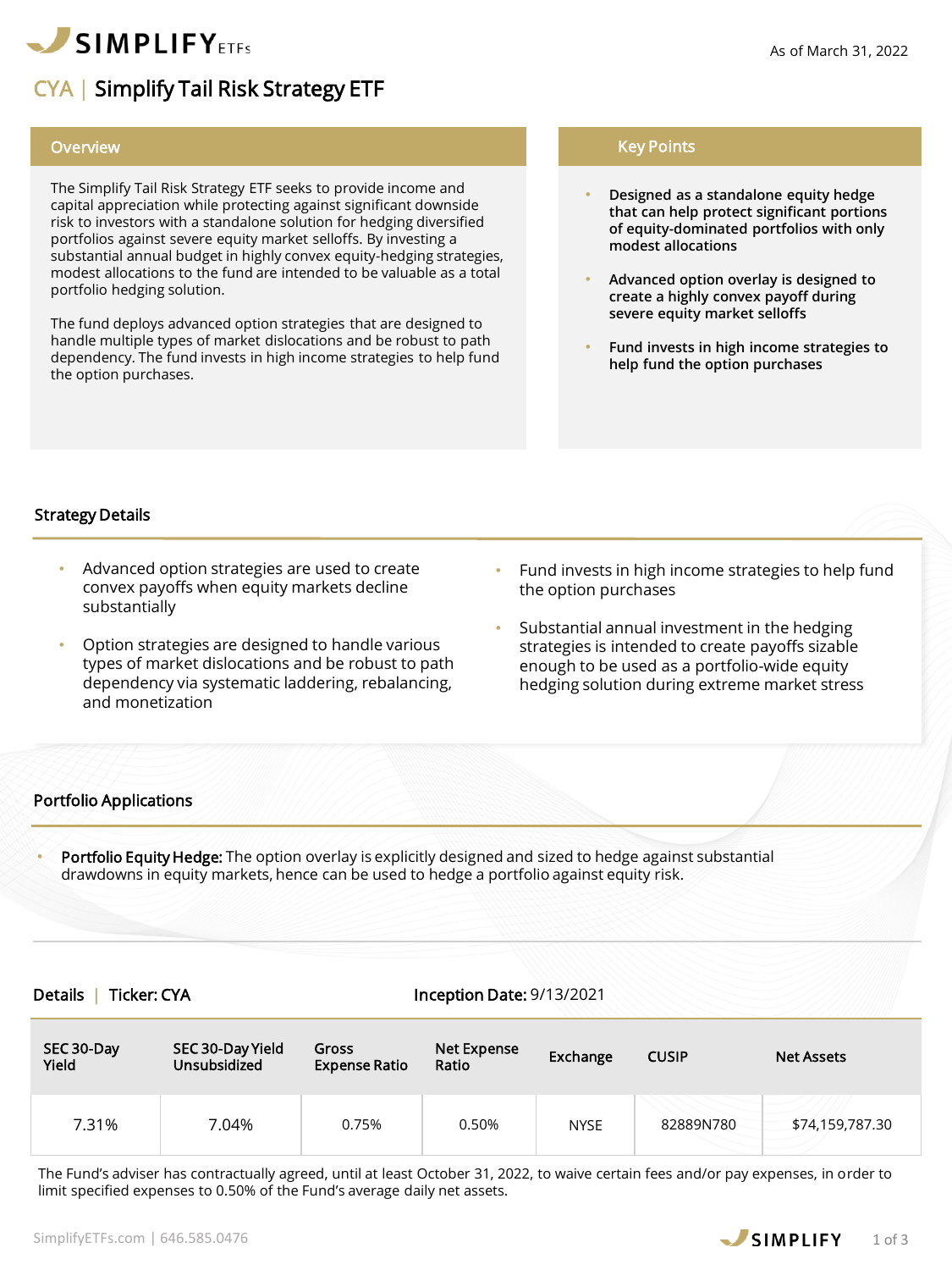| Position            | Allocation | <b>Notional</b><br><b>Exposure</b><br>(Delta=1) |
|---------------------|------------|-------------------------------------------------|
| <b>CDX</b>          | 32.09%     |                                                 |
| <b>PFIX</b>         | 11.20%     |                                                 |
| <b>SVOL</b>         | 46.85%     |                                                 |
| TYA                 | 4.80%      |                                                 |
| SPY 12/16/22 P225   | 1.21%      | 333%                                            |
| SPY 09/16/22 P210   | 0.85%      | 507%                                            |
| SPY 09/16/22 P185   | $-0.44%$   | $-371%$                                         |
| SPX 04/14/22 P3900  | 0.31%      | 655%                                            |
| SPX 05/20/22 P3500  | 0.61%      | 446%                                            |
| SPX 04/14/22 P3660  | $-0.18%$   | $-655%$                                         |
| SPX 03/17/23 P2400  | 1.71%      | 268%                                            |
| SPXW 04/08/22 P4280 | 0.25%      | 418%                                            |
| SPXW 04/08/22 P4235 | $-0.20%$   | $-418%$                                         |
| SPX 06/17/22 P2000  | 0.11%      | 341%                                            |
| Cash                | 0.83%      |                                                 |

# **Current Holdings Current Holdings** Current Holdings **Options Budget Overview**

| Position                                       | Initial<br><b>OTMness</b> | Initial<br>Expiry | Annual<br><b>Budget</b> |  |
|------------------------------------------------|---------------------------|-------------------|-------------------------|--|
| <b>Medium-Term SPX Put</b><br>Option #1 Sleeve | 50%                       | 6m                | 3.0%                    |  |
| <b>Medium-Term SPX</b><br>Put Option #2 Sleeve | 50%                       | 9m                | 3.0%                    |  |
| Medium-Term SPX<br>Put Option #3 Sleeve        | 50%                       | 12 <sub>m</sub>   | 3.0%                    |  |
| Medium-Term SPX<br><b>Put Option #4 Sleeve</b> | 50%                       | 15m               | 3.0%                    |  |

Holdings are subject to change without notice.

# Performance as of 03/31/22

| <b>Cumulative Total Returns</b>                   |            |           |                 | Total Returns as of 03/31/22 |                 |
|---------------------------------------------------|------------|-----------|-----------------|------------------------------|-----------------|
| <b>CYA</b>                                        | <b>MTD</b> | 3 Months  | Since Inception | 1-Year                       | Since Inception |
| <b>NAV</b>                                        | $-6.77%$   | $-12.04%$ | $-15.30%$       |                              | $-15.30%$       |
| <b>Market Price</b>                               | $-9.03%$   | $-13.55%$ | $-16.09%$       |                              | $-16.09%$       |
| Ice BofA 3 Mnt Treasury Bill Index<br>(G0O1)(4PM) | 0.03%      | 0.04%     | 0.06%           |                              | 0.06%           |

Returns less than 1-year are cumulative.

The performance data quoted represents past performance and is no guarantee of future results. Current performance may be lower or higher than the performance data quoted. Investment returns and principal value of an investment will fluctuate so that an investor's shares, when redeemed, may be worth more or less than their original cost. For performance data current to the mos t recent month-end please call (855) 772-8488 or go to https://www.simplify.us/etfs.

### DEFINITIONS:

Annualized Budget: The average amount expected to be spent on a specific option position per year. For options rolled more frequently than annually each option position will be initiated at less than the annual budget amount. Options rolled less frequently than annually would be initiated at a size higher than the annual budget.

**Expiry:** The time until an option expires. In the context here expiry is used to describe the length of time from when an option position is initiated to when it will expire.

**Convexity:** An investment strategy is convex if its payoff relative to its benchmark is curved upward. Convex investment strategies are expected to be highly correlated with the benchmark in typical market environments but diverge to the positive in extreme markets. There are no free lunches though, and convex strategies are expected to lag during quiet markets.

G0O1 Index: The BofA Merrill Lynch US 3-Month Treasury Bill Index is comprised of a single issue purchased at the beginning of the month and held for a full month. At the end of the month that issue is sold and rolled into a newly selected issue.